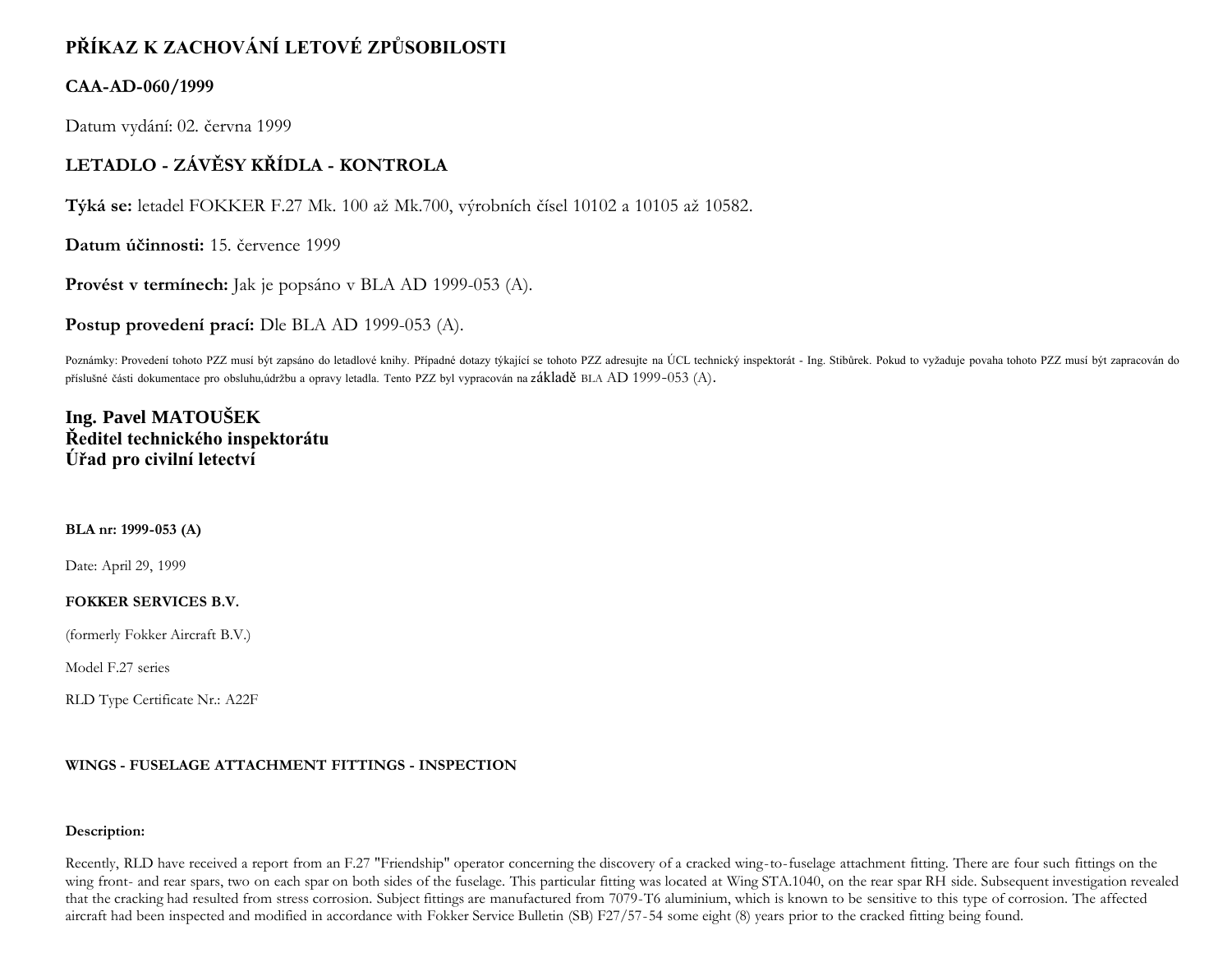Since an unsafe condition has been identified that may exist or develop on other aircraft of the same type design, this Airworthiness Directive (BLA) requires a one-time inspection of the affected wing-to-fuselage fittings (see Figure 1 of this directive) and the reporting of all findings to the present Type Certificate holder. RLD considers this directive to be a precautionary measure and further requirements may follow.

**Applicability:** Fokker Aircraft B.V. Model F.27 Mk.100 through Mk.700 series (except Mk.500RF), serial numbers 10102 and 10105 through 10582

**Effective date:** June 1, 1999

**Compliance:** Required as indicated, unless accomplished previously.

(a) Within the next 6 months after the effective date of this directive, inspect the wing-to-fuselage fittings in accordance with the Accomplishment Instructions of STORK Fokker SB F27/57-77 dated April 1, 1999 or a later RLD-approved revision;

(b) Within ten (10) calendar days after the inspection as required by paragraph (a) of this directive, report all findings to Fokker Services B.V., address indicated below.

Note : STORK Fokker Services' Technical and Operational Notice (TON) 27.018 (Ref. TS99.53471) dated April 1, 1999 also pertains to this subject.

#### **Remarks:**

- Operators of the affected aircraft may obtain copies of the referenced service information upon request directly from Fokker Services B.V., Technical Services Dept., P.O.Box 231, 2150 AE Nieuw-Vennep, The Netherlands; telephone (31) 252-627-350 facsimile (31) 252-627-211.

- Compliance with this AD must be recorded in the proper Aircraft Log Book(s).

- Where applicable, the requirements of this AD must be integrated into the aircraft's Maintenance Schedule.